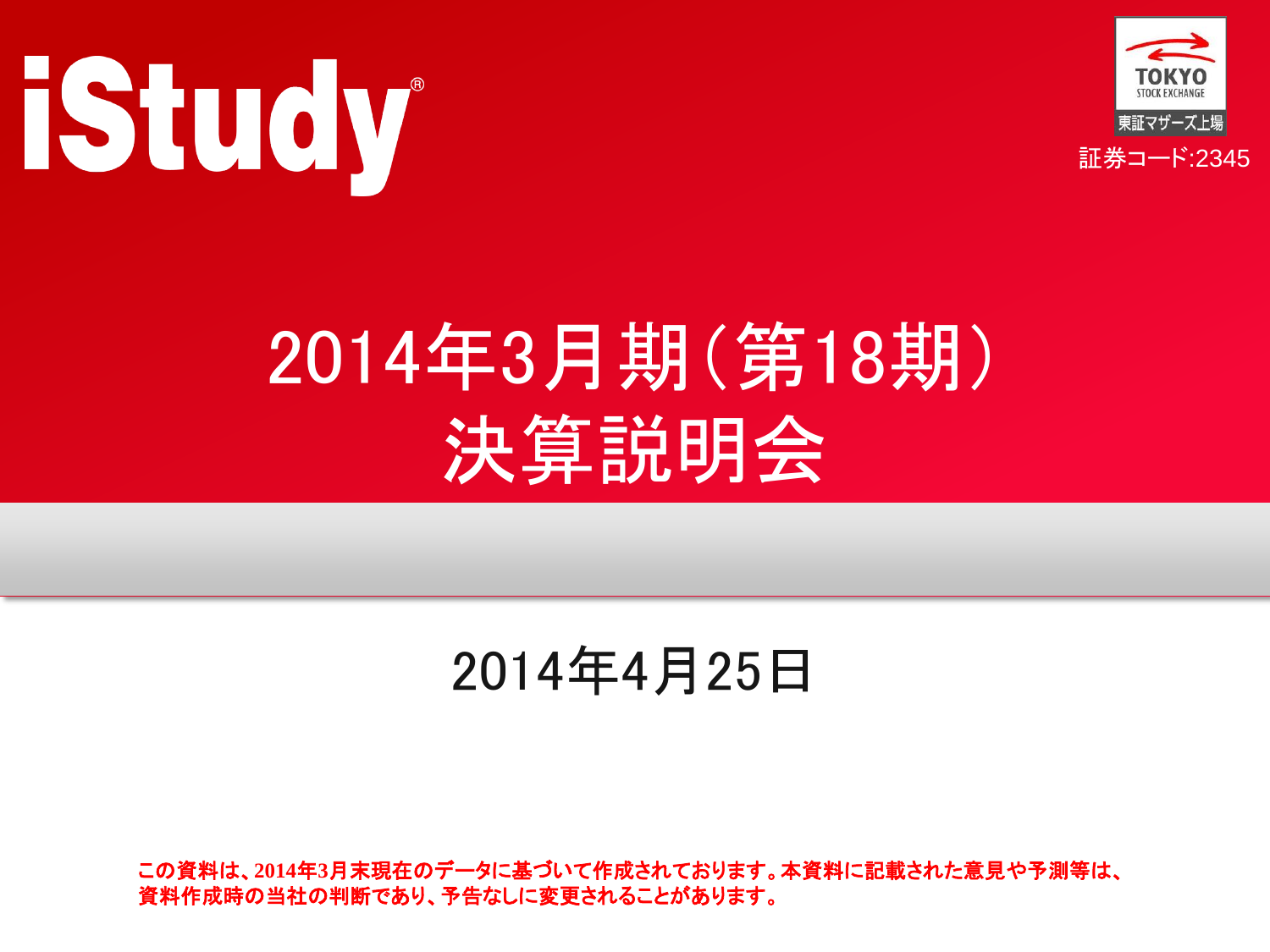



### **<**第一部**>** 『**2014**年3月期(第**18**期) 決算の説明』

#### **<**第二部**>** 『今後の事業戦略』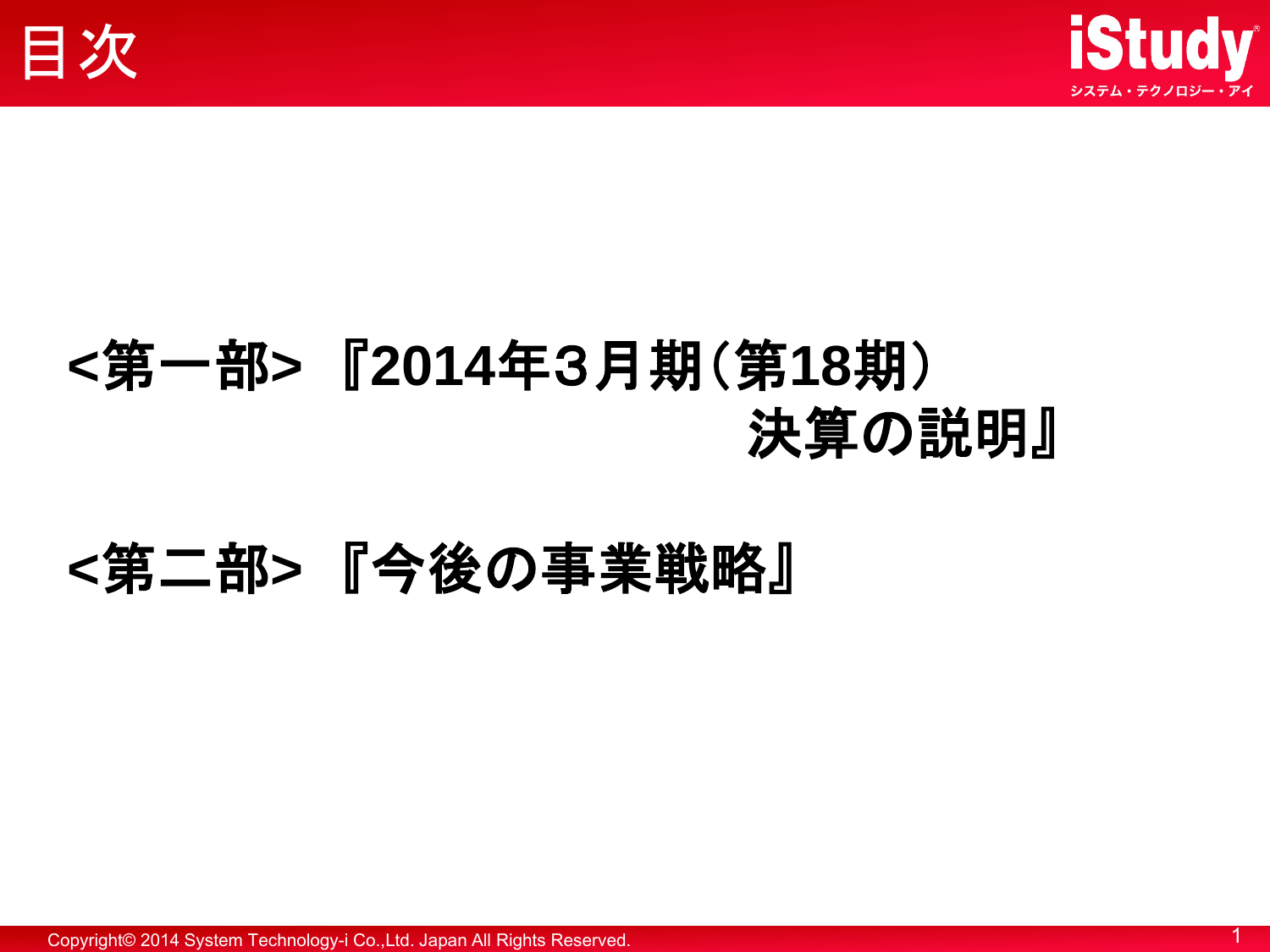



# 『2014年3月期(第18期) 決算の説明』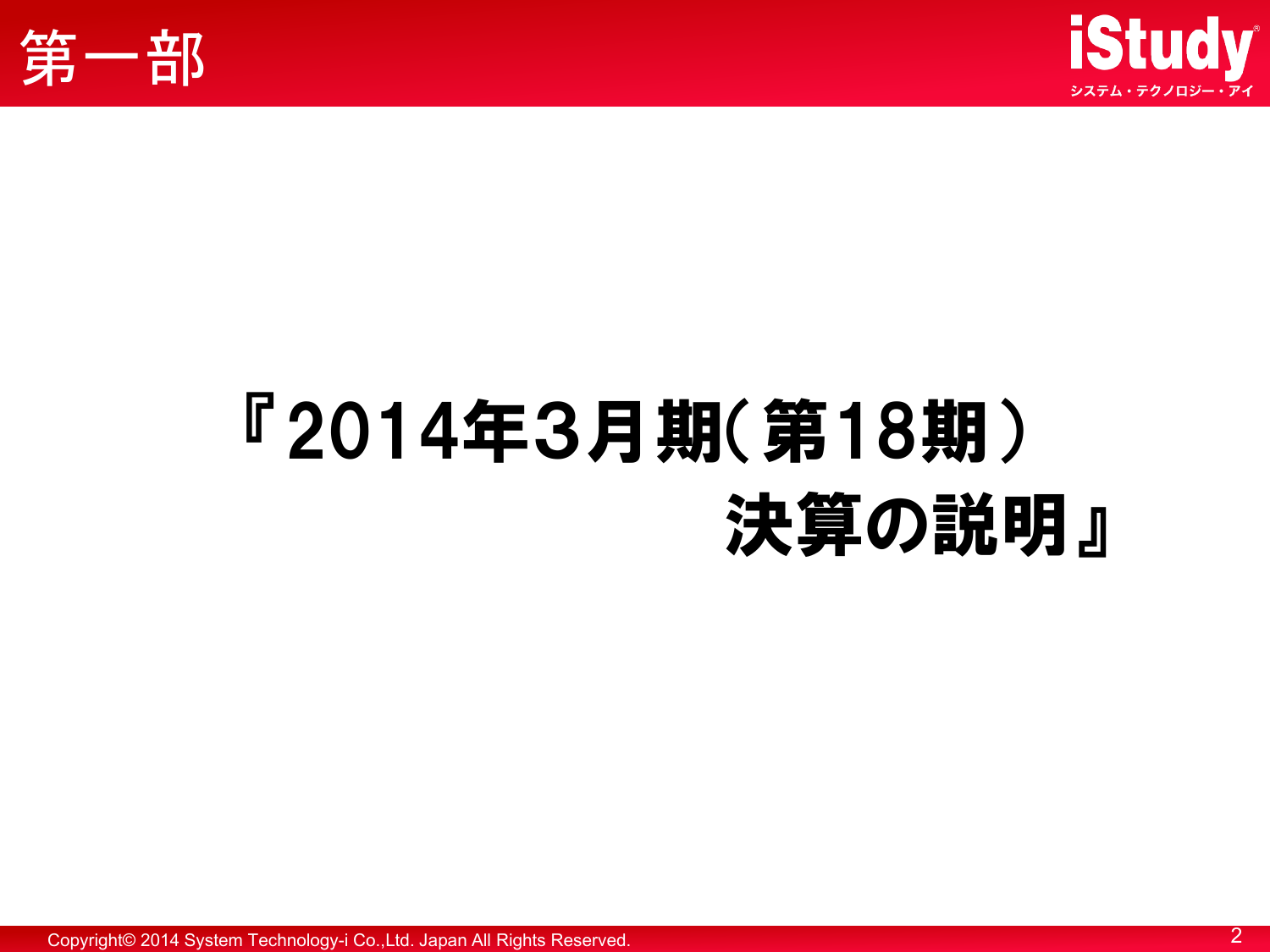

連結対象

システム・テクノロジー・アイ

**SE**プラス **(**完全子会社**)**

**3**事業セグメント

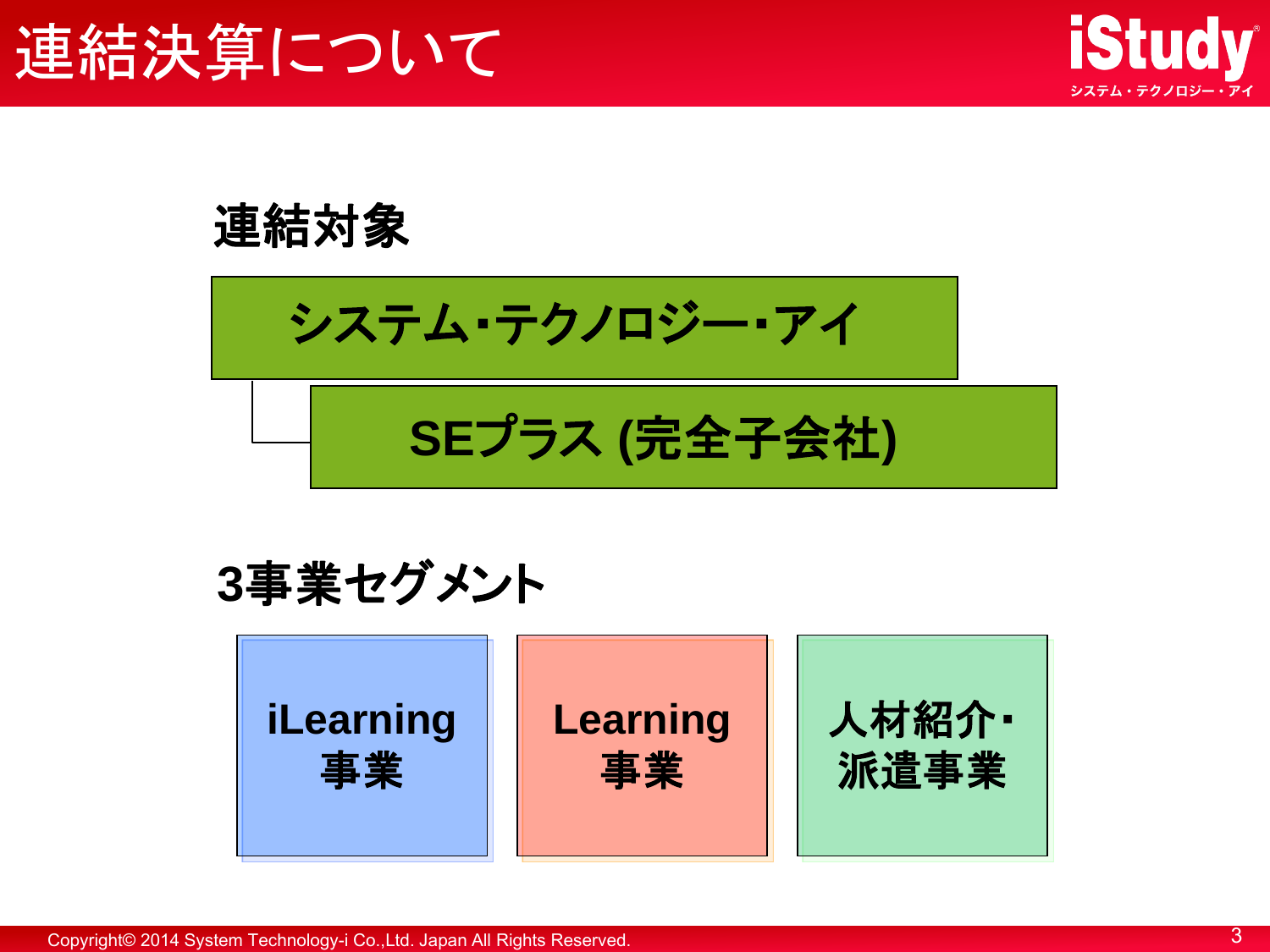(単位:百万円)

|               | 2013年3月期 | 2014年3月期 | 百分比    | 前期比   | 通期予想  | 進捗率      |
|---------------|----------|----------|--------|-------|-------|----------|
| 売上高           | 892      | 1,065    | 100.0% | 19.4% | 1,096 | 97.2%    |
| 売上原価          | 508      | 593      | 55.6%  | 16.6% |       |          |
| 売上総利益         | 383      | 472      | 44.4%  | 23.3% |       |          |
| 販管費           | 407      | 427      | 40.1%  | 4.8%  |       |          |
| 営業利益/<br>損失   | 24       | 45       | 4.2%   |       | 36    | 123.6%   |
| 経常利益/<br>損失   | 28       | 42       | 4.0%   |       | 28    | 149.9%   |
| 当期純利益<br>⁄純損失 | 507      | 36       | 3.4%   |       | 19    | $87.7\%$ |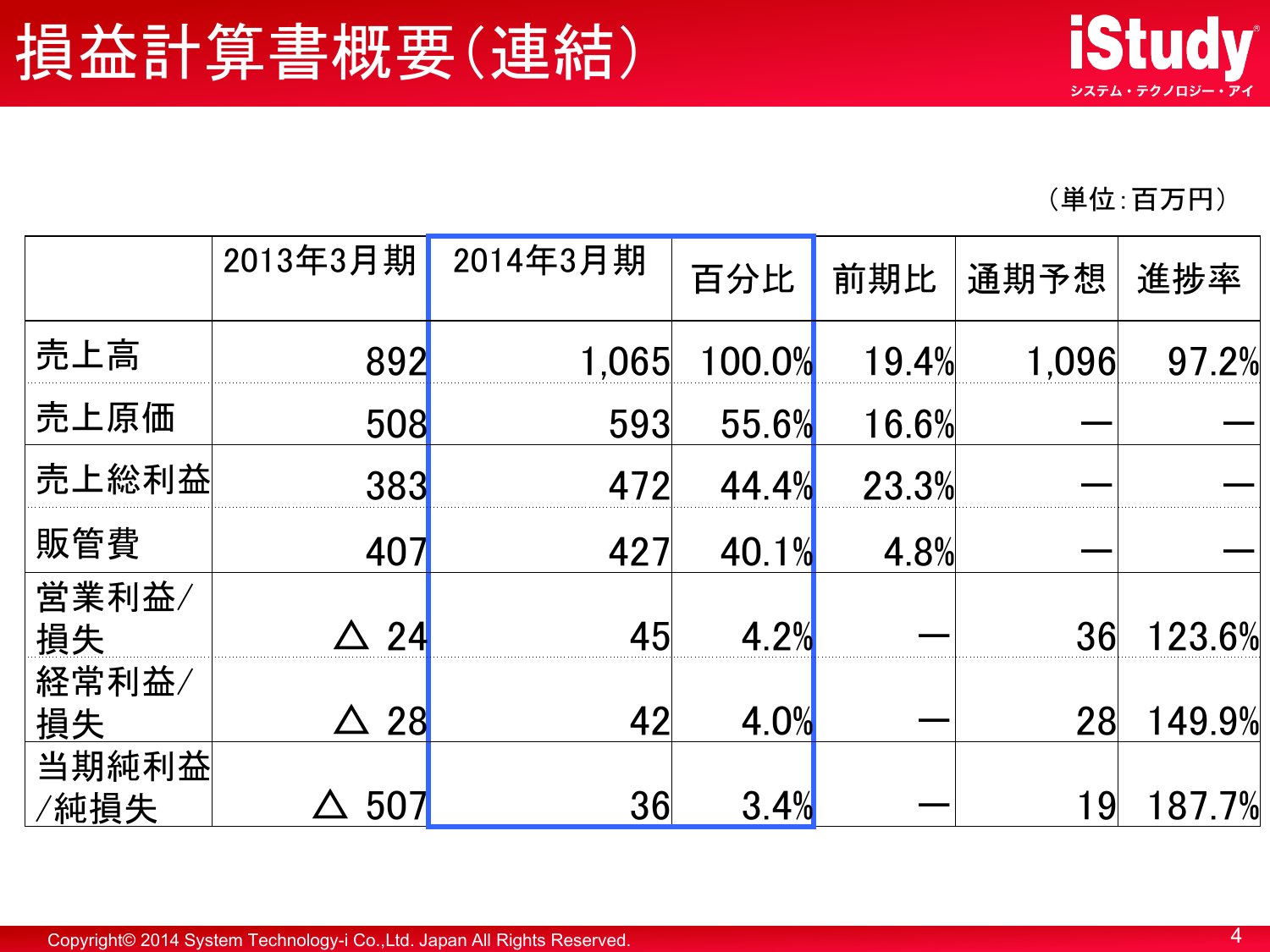#### 貸借対照表 キャッシュ・フロー概要(連結)

#### (単位:千円)

**iStudy** 

システム・テクノロジー・アイ

|        | 2013年3月末 | 2014年3月末 | 増減     |
|--------|----------|----------|--------|
| 流動資産   | 854,985  | 944,260  | 89,274 |
| 有形固定資産 | 25,525   | 22,525   | ,999   |
| 無形固定資産 | 5674     | 2.245    | 429    |
| 投資等    | 43,812   | 45,483   | ,670   |
| 資産計    | 939,998  | ,024,51  | 84,516 |
| 流動負債   | 152.50   | 201,461  |        |
| 固定負債   | 2,864    | 2,44:    | 421    |
| 純資産    | 784,632  | 820,609  | 35,976 |
| 負債純資産計 | 939.998  | .024.51  | 84,516 |

|                  | 2013年3月期 | 2014年3月期 | 増減             |
|------------------|----------|----------|----------------|
| 営業活動によるCF        | 34,840   | 95,300   | 60,459         |
| 投資活動によるCF        | 、37.417  | 61,685   | 24,268         |
| 財務活動によるCF        | 859      | 290      | 568            |
| 現金及び現金同等物に係る換算差額 |          |          |                |
| 現金及び現金同等物の増減額    | 3436     | 33.324   | 36.760         |
| 現金及び現金同等物の期首残高   | 405,905  | 402,469  | $\Delta$ 3,436 |
| 現金及び現金同等物の期末残高   |          | 435,793  | 33,324         |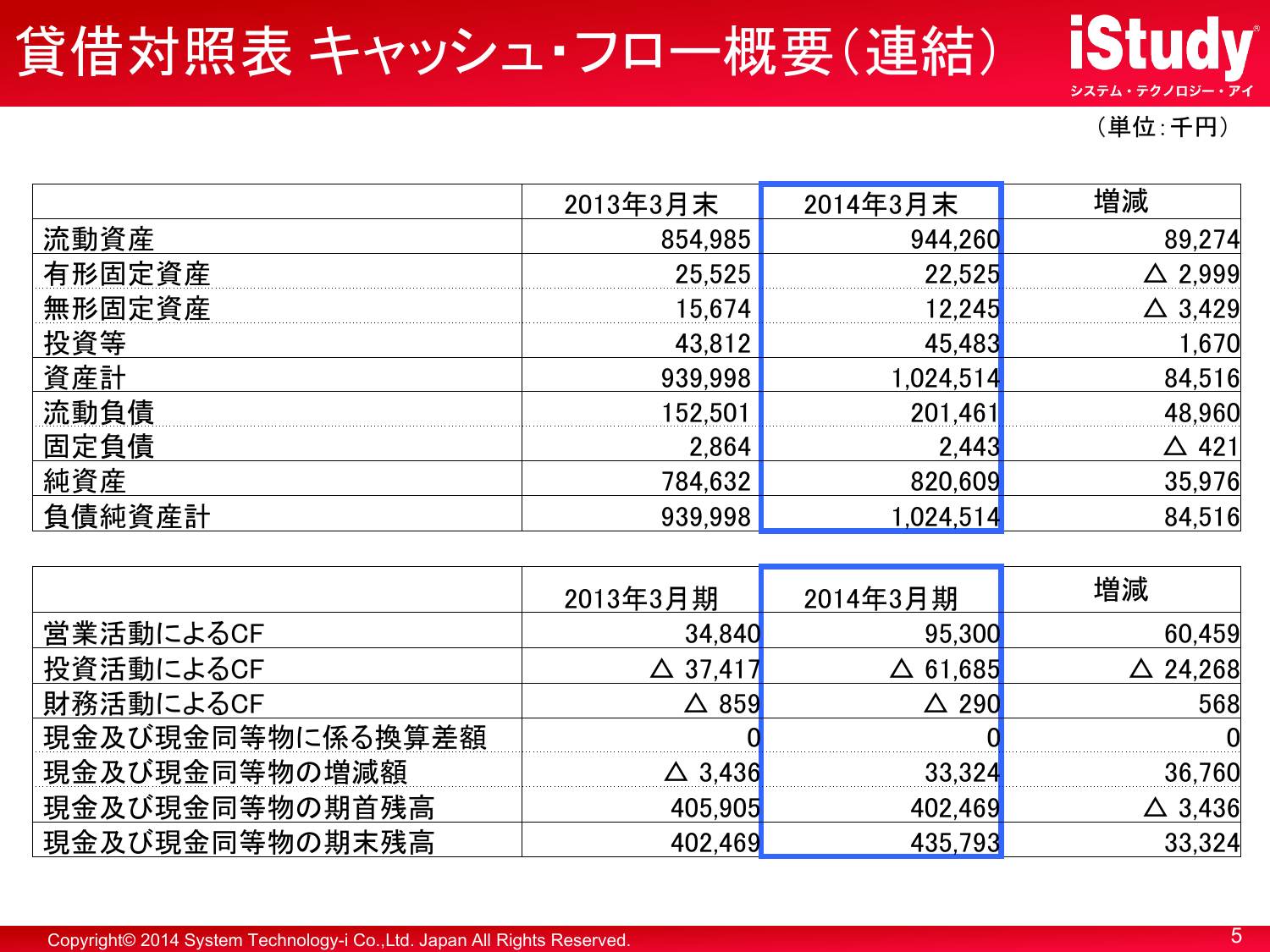



#### セグメント別売上高(千円) セグメント別売上高構成比

|             | 当期        | 前期                     | 増減率                |                |
|-------------|-----------|------------------------|--------------------|----------------|
| iLearning事業 | 489,920   | 441,677                | +10.9%             | 46.0%<br>49.5% |
|             |           |                        |                    |                |
| Learning事業  |           | 358,366 311,255 +15.1% |                    |                |
|             |           |                        |                    | 33.6%<br>34.9% |
| 人材 昭介派遣事業!  | 217,581   |                        | $139,434 + 56.0\%$ | 20.4%          |
|             |           |                        |                    | 15.6%          |
| 合計          | 1,065,868 |                        | 892,368 + 19.4%    | 当期<br>前期       |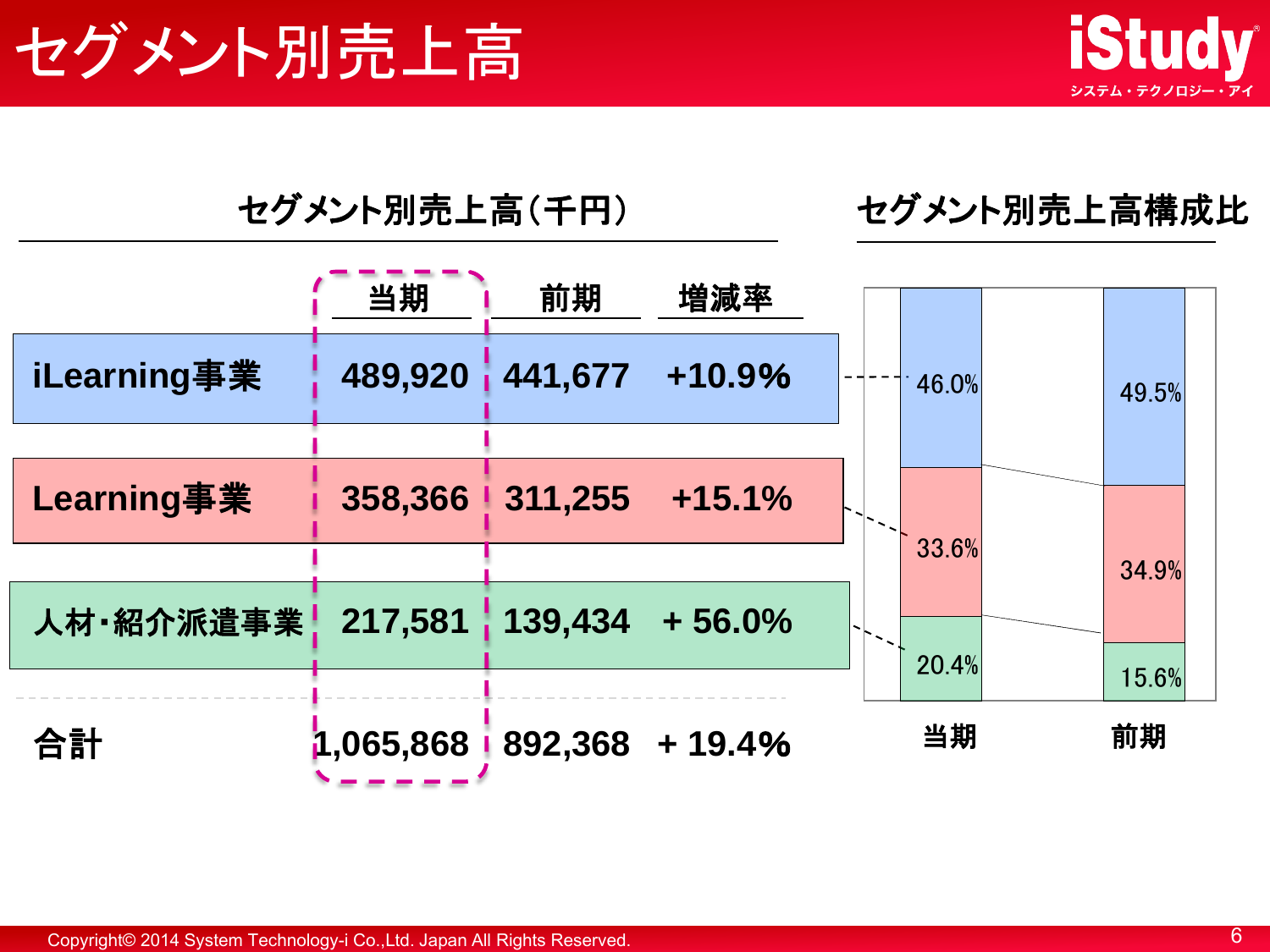## セグメント別 Topics



| iLearning事業                |                                  |
|----------------------------|----------------------------------|
| 売上高対前期比 : +10.9%増<br>導入実績  |                                  |
| - iStudy Enterprise Server | $+7$ $*1$<br>:販売数122社(サーバー)      |
| - iStudy Cloud             | $+6$ 注<br>:累計402社                |
| 主要因                        |                                  |
| - iES関連売上                  | :316百万円→386百万円<br>$+22.1%$       |
| - iStudy関連                 | : 52百万円→42百万円<br>$\Delta$ 18.5%  |
| Learning事業                 |                                  |
| 売上高対前期比 : +15.1%増          |                                  |
| - LS                       | 49百万円→73百万円( +48.6%)             |
| - Oracle                   | :102百万円→84百万円( △18.7%)           |
| - オープン講座/SEカレッジ            | : 19百万円→36百万円( +88.6%)           |
| 人材紹介 · 派遣事業                |                                  |
| 売上高対前期比 : +56.0%増          | 医療系 :当期より開始⇒事業セグメントに占める売上割合は、11% |
| 2013年3月末からの増加              |                                  |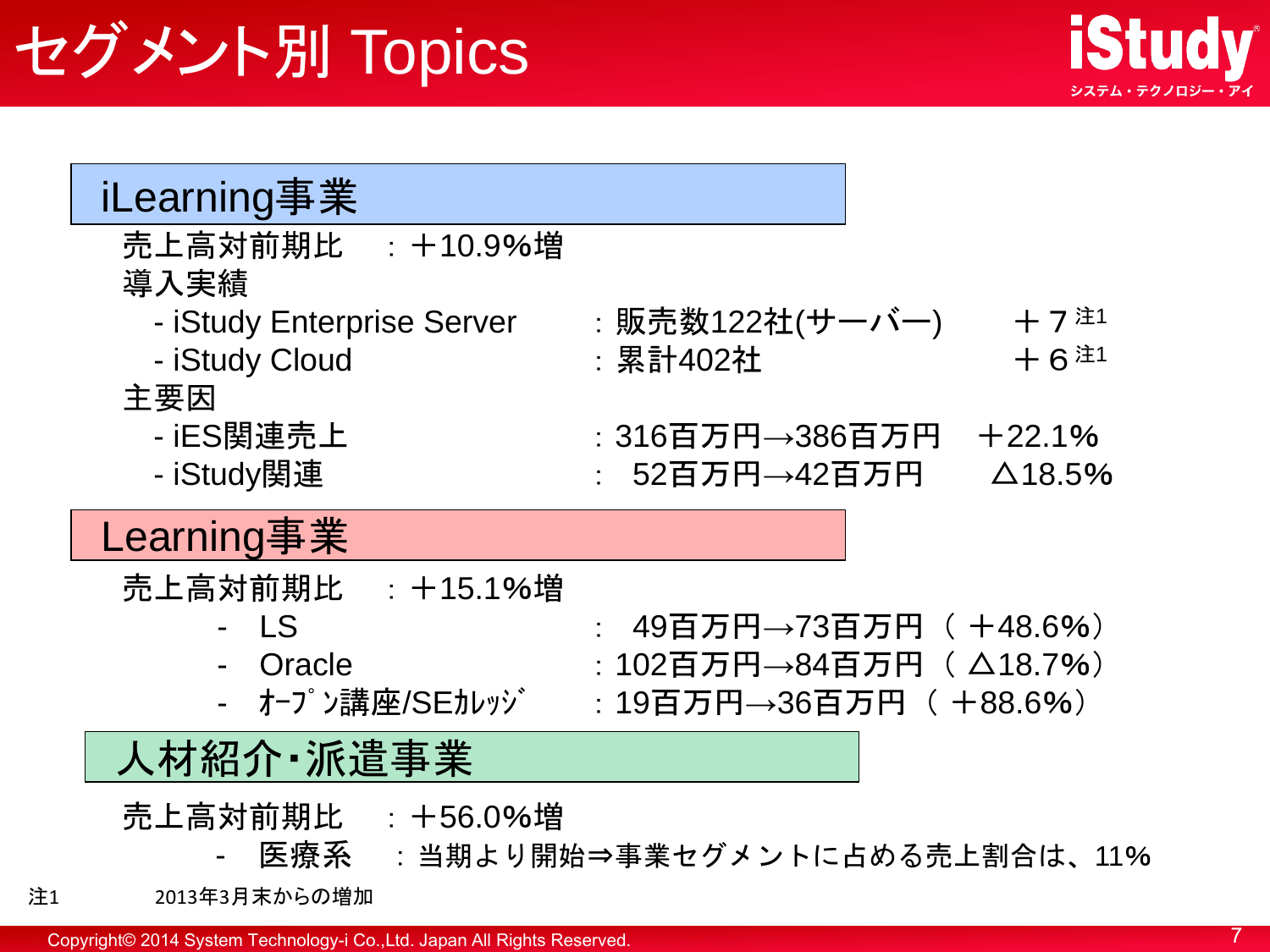(単位:百万円)

|               | 2013年3月期             | 百分比     | 2014年3月期 | 百分比    | 対前期比  | 通期<br>予想 | 進捗率    |
|---------------|----------------------|---------|----------|--------|-------|----------|--------|
| 売上高           | 581                  | 100.0%  | 647      | 100.0% | 11.5% | 664      | 97.4%  |
| 売上原価          | 334                  | 57.6%   | 353      | 54.7%  | 5.8%  |          |        |
| 売上総利益         | 246                  | 42.4%   | 293      | 45.3%  | 19.1% |          |        |
| 販管費           | 252                  | 43.5%   | 267      | 41.2%  | 5.6%  |          |        |
| 営業利益/損失       | $\Delta$<br>$6 \mid$ | $-1.1%$ | 26       | 4.1%   |       |          |        |
| 経常利益/損失       | $\Delta$<br>8        | $-1.5%$ | 23       | 3.7%   |       |          | 215.2% |
| 当期純利益<br>/純損失 | 17                   | $-2.9%$ | 22       | 3.5%   |       | $\bm{0}$ | 209.4% |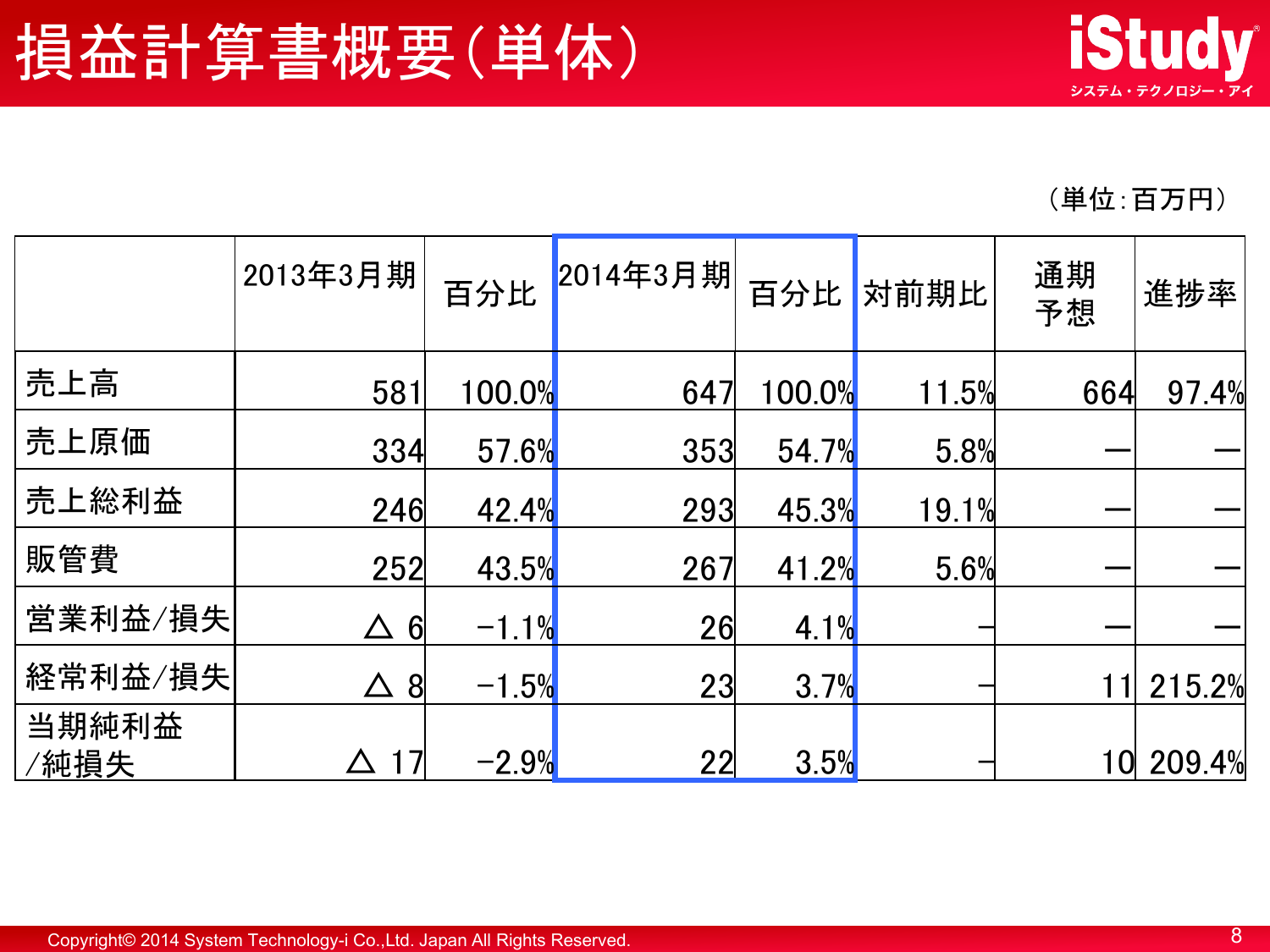### 売上高·営業利益の推移(単体)



売上高/営業利益 (千円) 営業 利益率

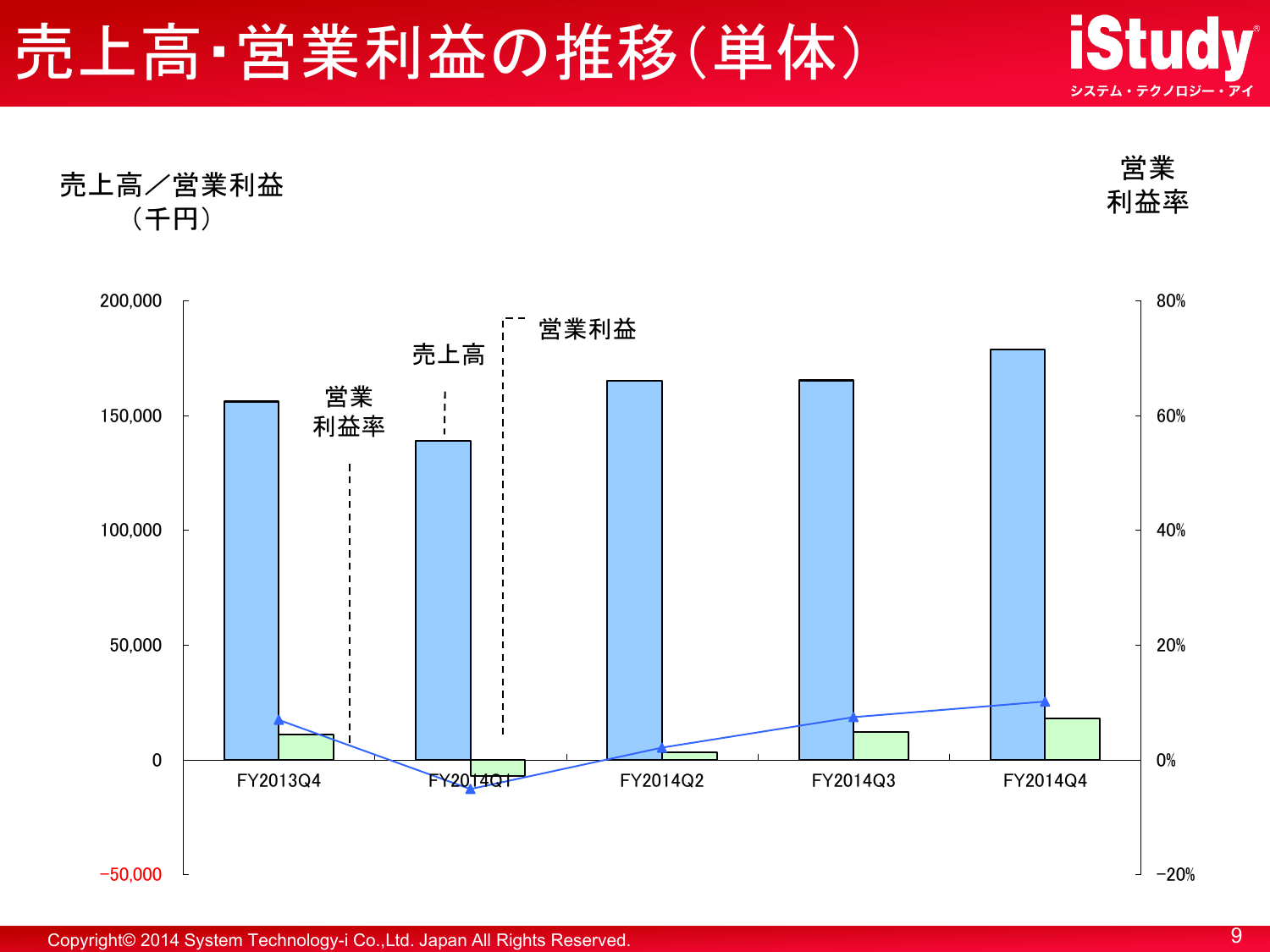

<sup>(</sup>単位:千円)

|        | 2013年3月末 | 構成比    | 2014年3月末 | 構成比    | 増減              |
|--------|----------|--------|----------|--------|-----------------|
| 流動資産   | 701,771  | 85.7%  | 767,210  | 87.4%  | 65,438          |
| 有形固定資産 | 23,656   | 2.9%   | 20,948   | 2.4%   | $\Delta$ 2,707  |
| 無形固定資産 | 16,110   | 2.0%   | 10,713   | 1.2%   | $\Delta$ 5,397  |
| 投資等    | 77,679   | 9.5%   | 78,856   | 9.0%   | 1,176           |
| 資産計    | 819,218  | 100.0% | 877,728  | 100.0% | 58,509          |
| 流動負債   | 110,785  | 13.5%  | 147,651  | 16.8%  | 36,866          |
| 固定負債   | 1,912    | 0.2%   | 1,092    | 0.1%   | $\triangle$ 820 |
| 純資産    | 706,521  | 86.2%  | 728,984  | 83.1%  | 22,462          |
| 負債純資産計 | 819,218  | 100.0% | 877,728  | 100.0% | 58,509          |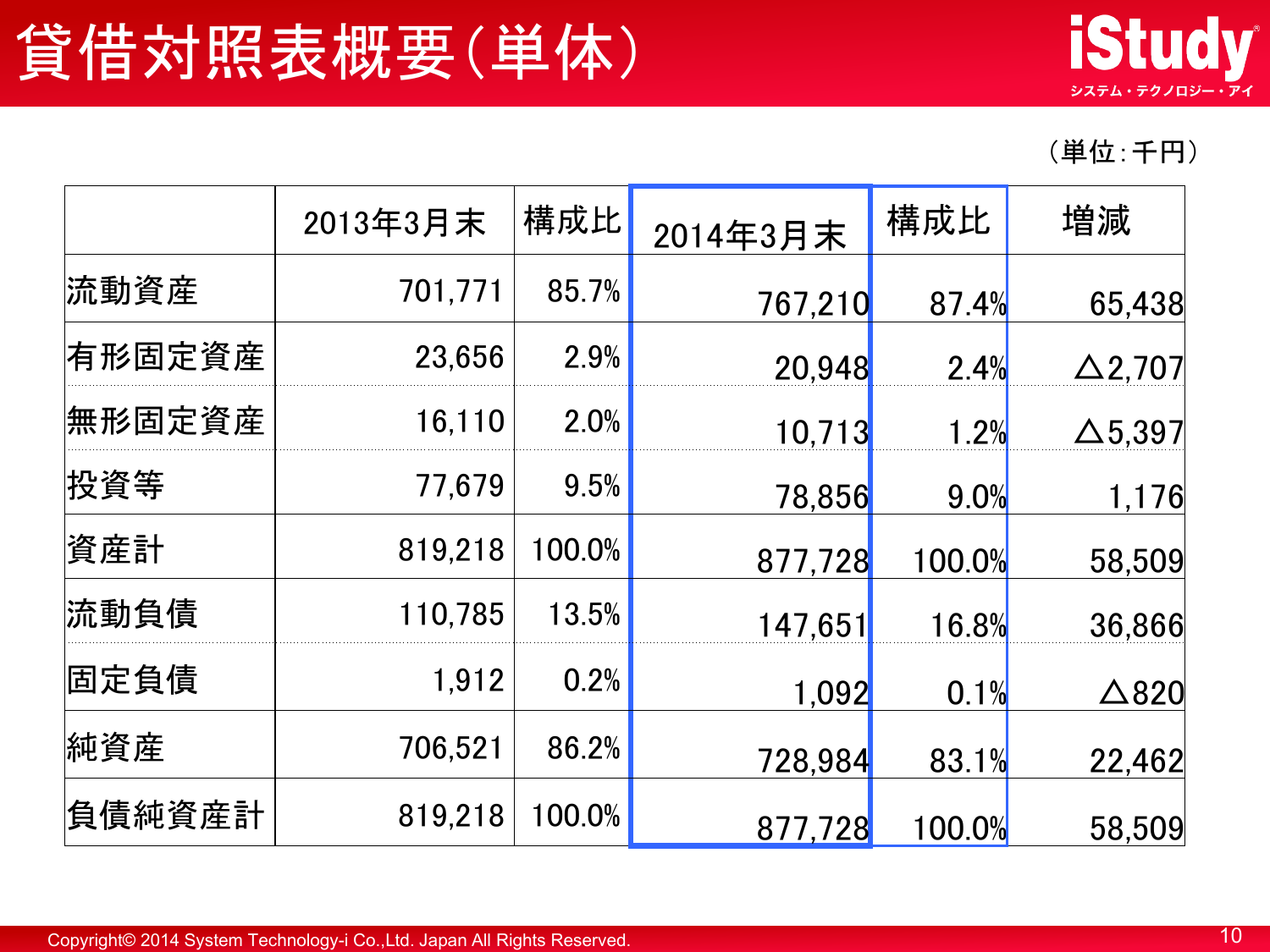### セグメント別損益の概況(単体)



(単位:千円)

| 事業分野            |                | 2013年3月期<br>$(12/04 - 13/03)$ | 百分比     | 2014年3月期<br>$(13/04 - 14/03)$ | 百分比    | 前期比   |
|-----------------|----------------|-------------------------------|---------|-------------------------------|--------|-------|
|                 | 売上高            | 407,768                       | 100.0%  | 466,925                       | 100.0% | 14.5% |
|                 | 売上原価           | 198,252                       | 48.6%   | 211,053                       | 45.2%  | 6.5%  |
| iLearning<br>事業 | 売上総利益          | 209,515                       | 51.4%   | 255,871                       | 54.8%  | 22.1% |
|                 | 販管費            | 218,067                       | 53.5%   | 229,862                       | 49.2%  | 5.4%  |
|                 | <u>営業利益/損失</u> | $\triangle$ 8,552             | $-2.1%$ | 26,009                        | 5.6%   |       |
| Learning<br>事業  | 売上高            | 173,307                       | 100.0%  | 180,734                       | 100.0% | 4.3%  |
|                 | 売上原価           | 136,259                       | 78.6%   | 142,924                       | 79.1%  | 4.9%  |
|                 | 売上総利益          | 37,047                        | 21.4%   | 37,810                        | 20.9%  | 2.1%  |
|                 | 販管費            | 34,801                        | 20.1%   | 37,205                        | 20.6%  | 6.9%  |
|                 | 営業利益           | 2,246                         | 1.3%    | 604                           | 0.3%   |       |
|                 | 売上高            | 581,075                       | 100.0%  | 647,660                       | 100.0% | 11.5% |
| 全社              | 売上原価           | 334,512                       | 57.6%   | 353,977                       | 54.7%  | 5.8%  |
|                 | 売上総利益          | 246,563                       | 42.4%   | 293,682                       | 45.3%  | 19.1% |
|                 | 販管費            | 252,869                       | 43.5%   | 267,067                       | 41.2%  | 5.6%  |
|                 | 営業利益/損失        | $\Delta$ 6,305                | $-1.1%$ | 26,614                        | 4.1%   |       |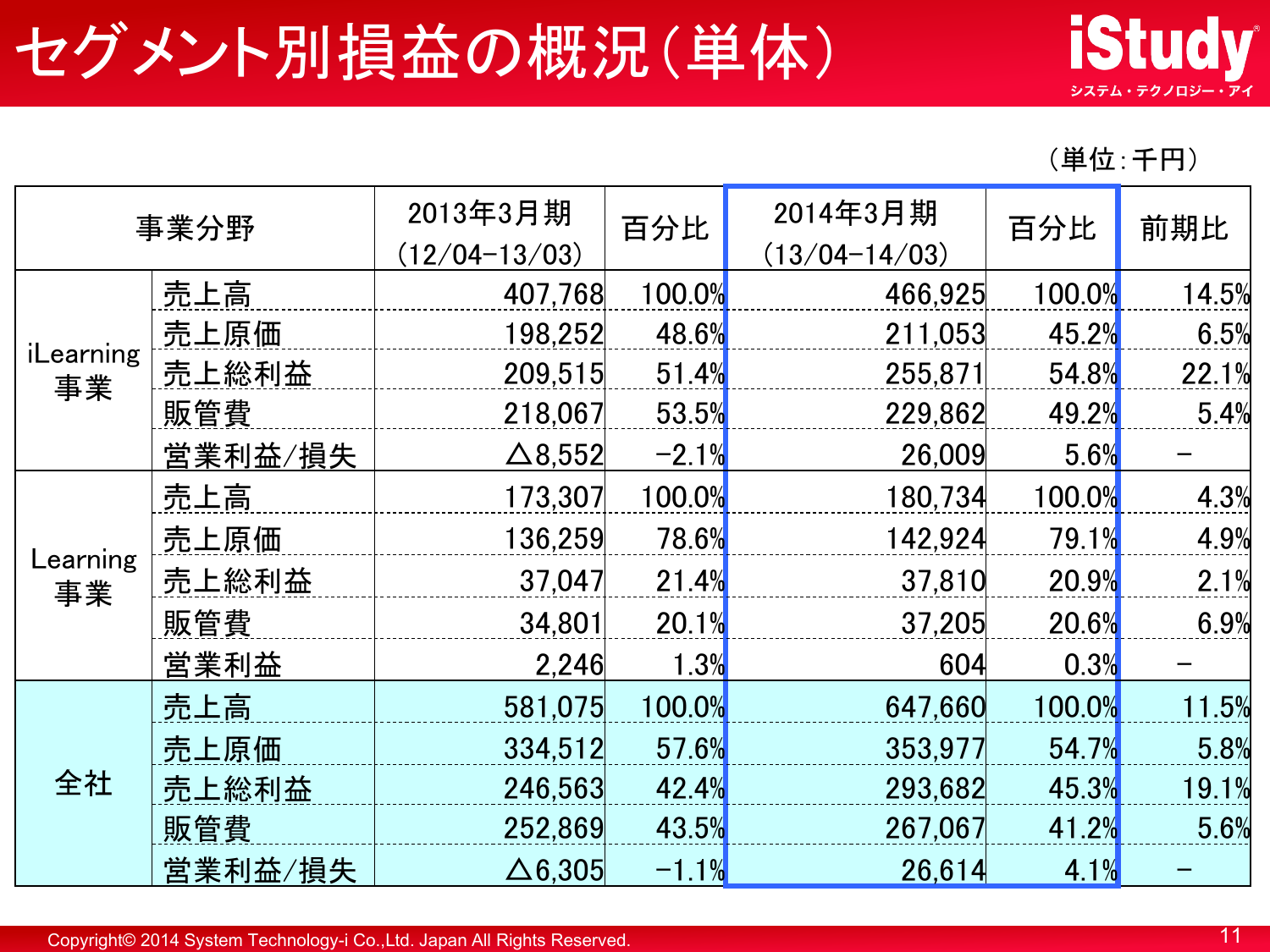#### **iStudy** iLearning事業売上内訳~製品·商品~ システム・テクノロジー・アイ

売上(千円)

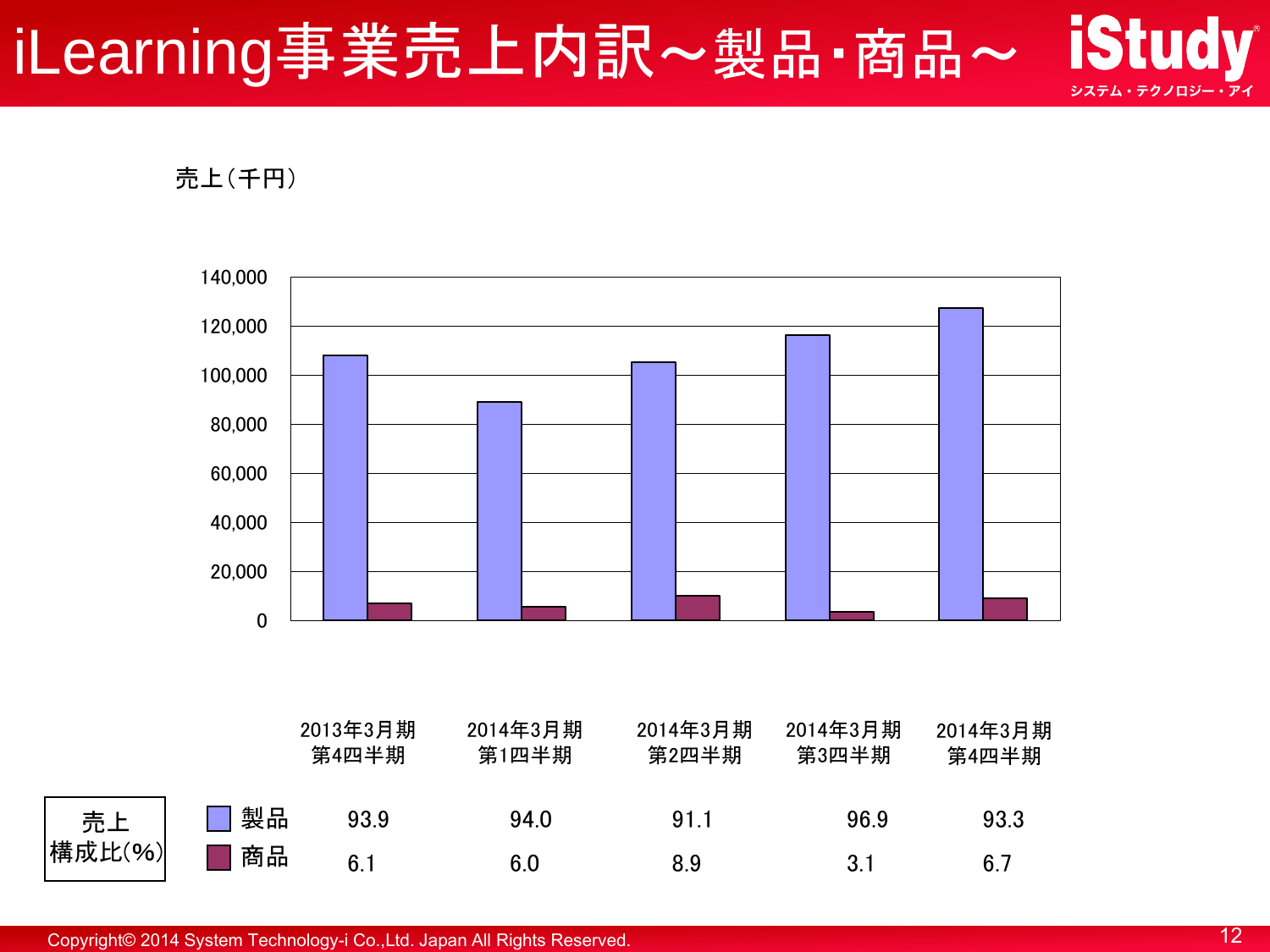## iStudyのライセンス/利用者の実績



Copyright© 2014 System Technology-i Co.,Ltd. Japan All Rights Reserved. 13

システム・テクノロジー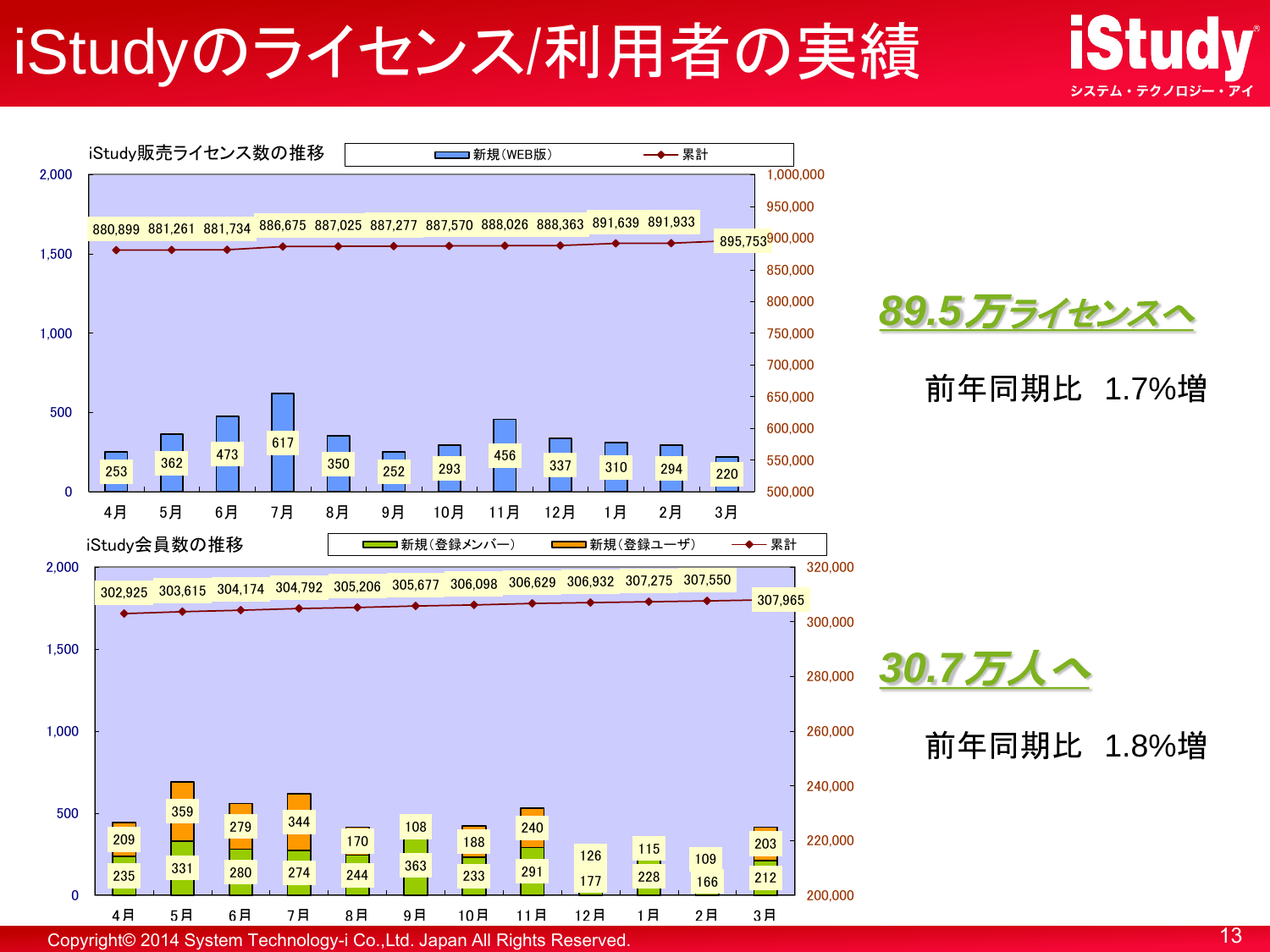



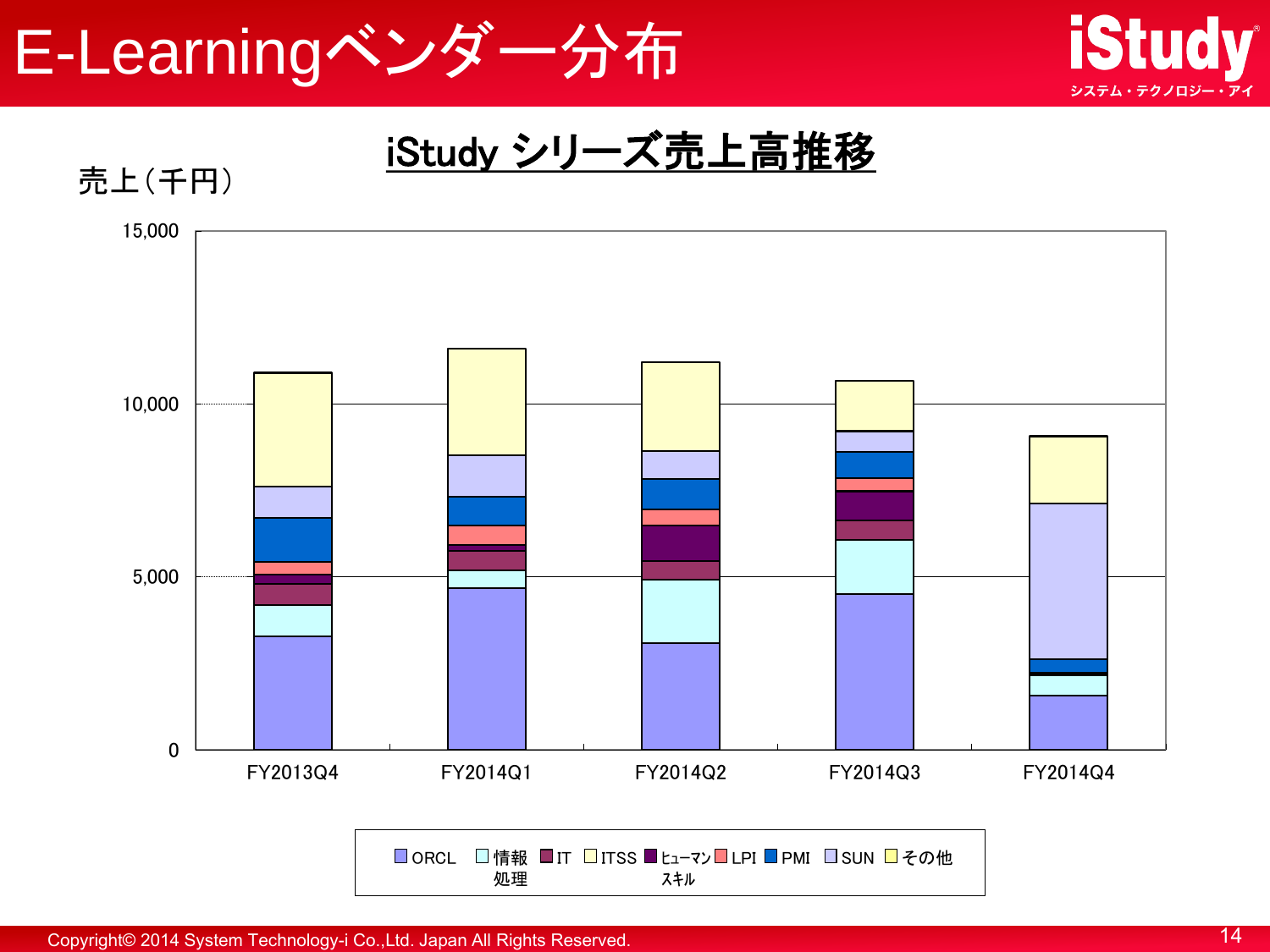



#### 企業との継続的な(ストック)ビジネスを拡大

\* 旧「iStudy OnDemand」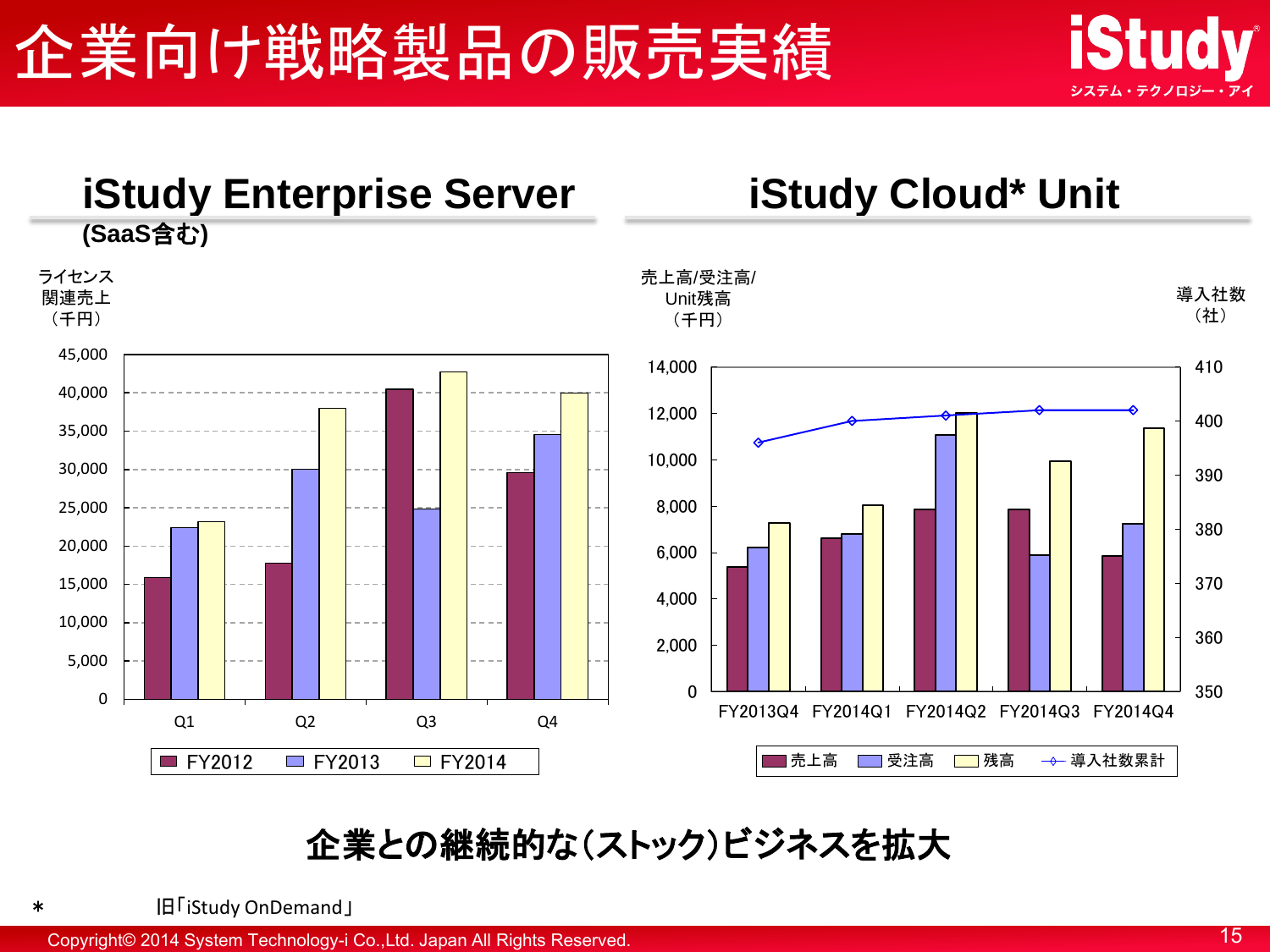### 2014年3月末現在の受注残高

|                                         | 2014年3月末受注残高 |
|-----------------------------------------|--------------|
|                                         | (千円)         |
|                                         |              |
| iES運用サービス                               | 5,376        |
| iES保守                                   | 21,049       |
| <b>iStudy OnDemand Platform Service</b> | 2,205        |
| <b>Cloud EE</b>                         | 31,226       |
| iStudy Cloud Unit残                      | 11,367       |
|                                         | 71,224       |

Copyright© 2014 System Technology-i Co.,Ltd. Japan All Rights Reserved. 16

**iStudy** 

システム・テクノロジー・アイ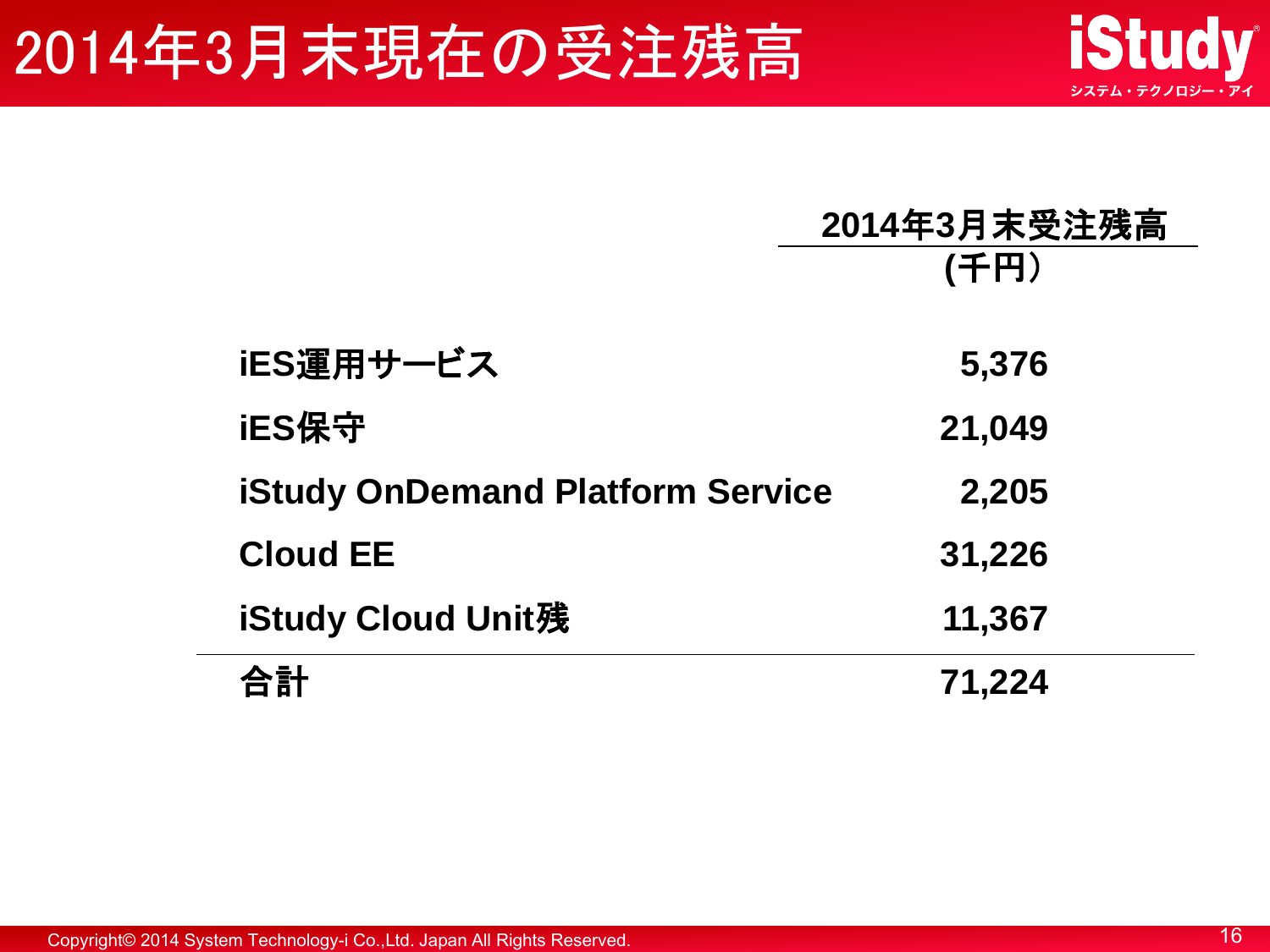## Learning事業売上内訳



#### 四半期別推移



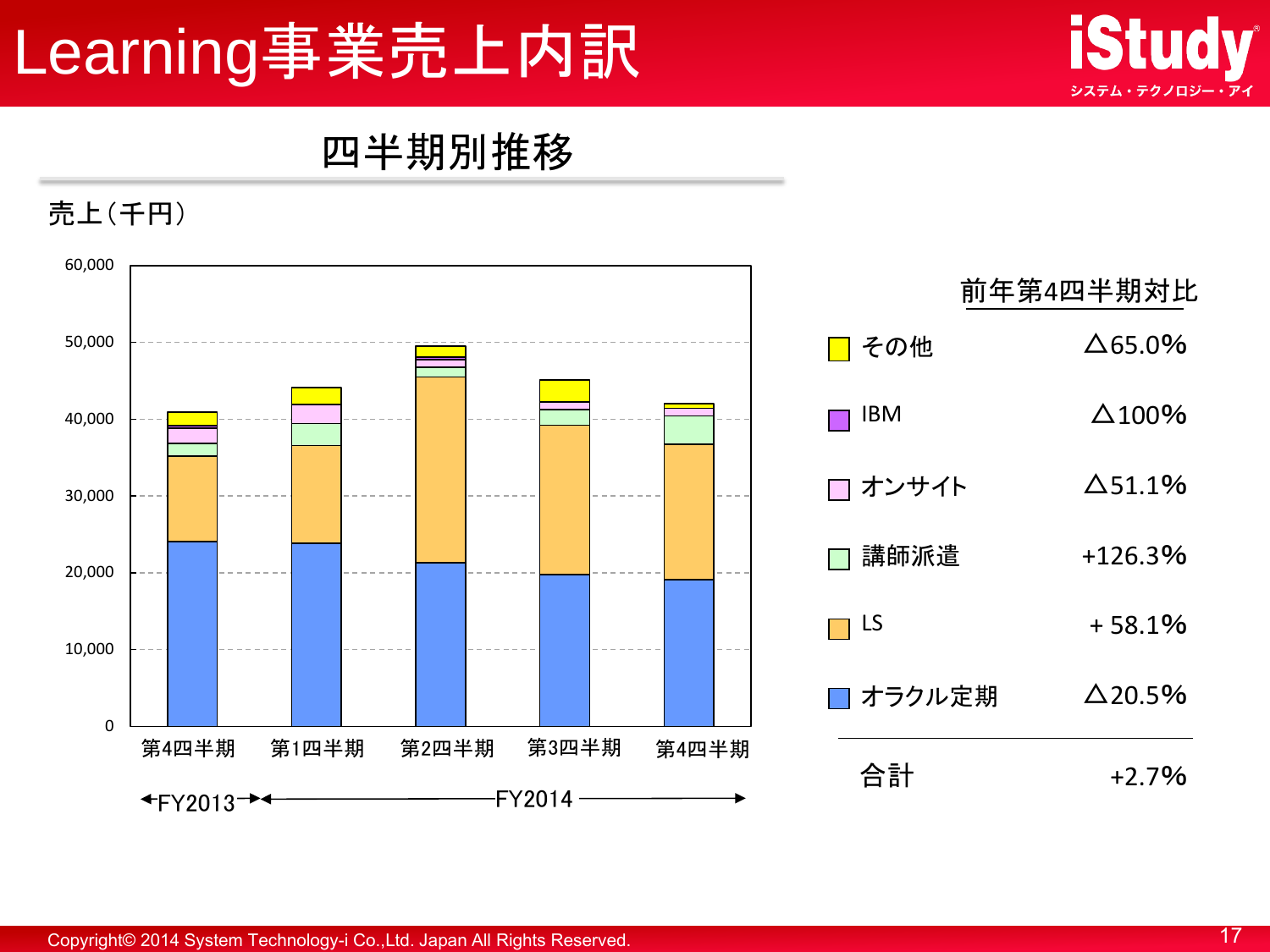



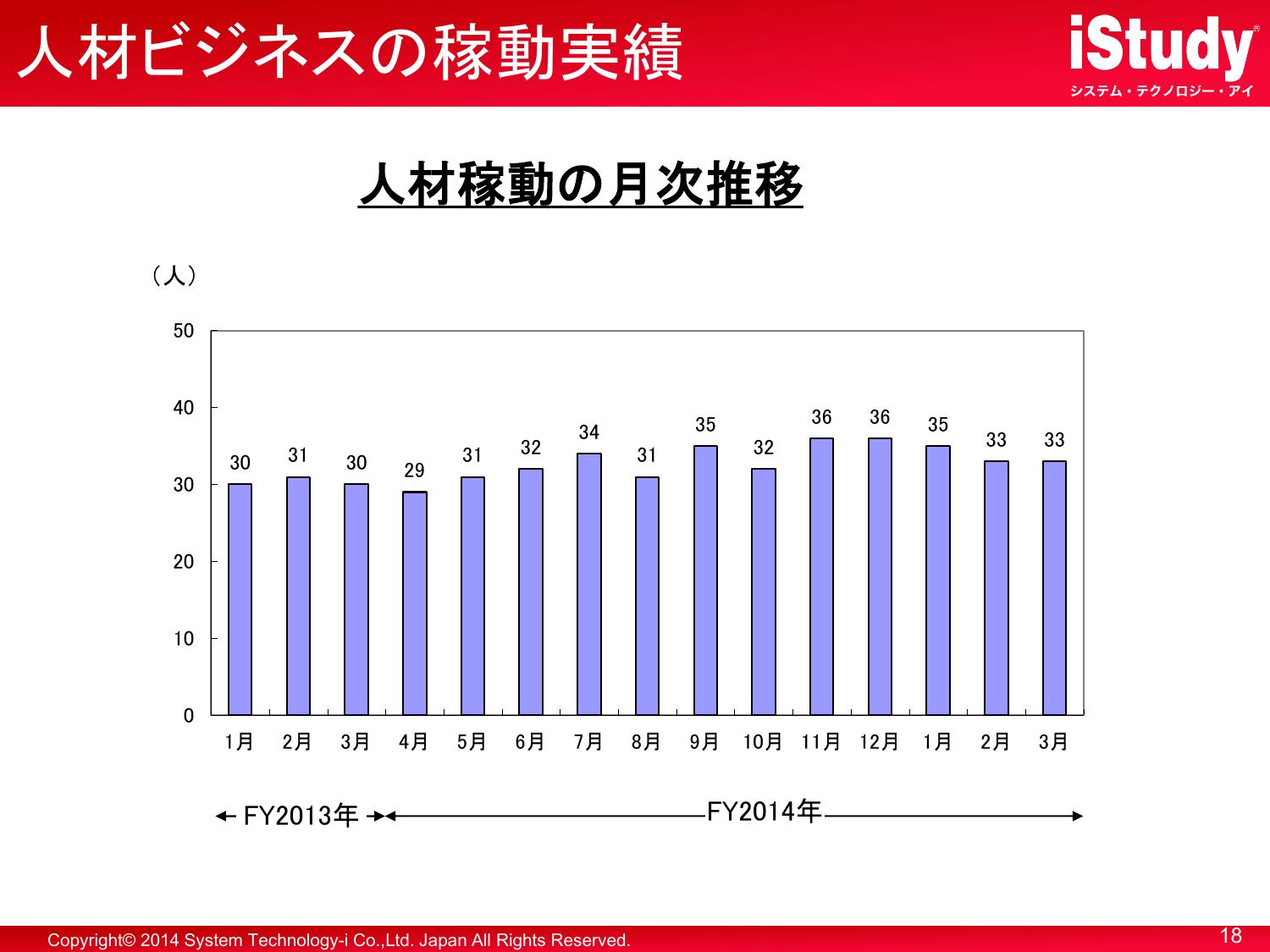



# 『今後の事業戦略』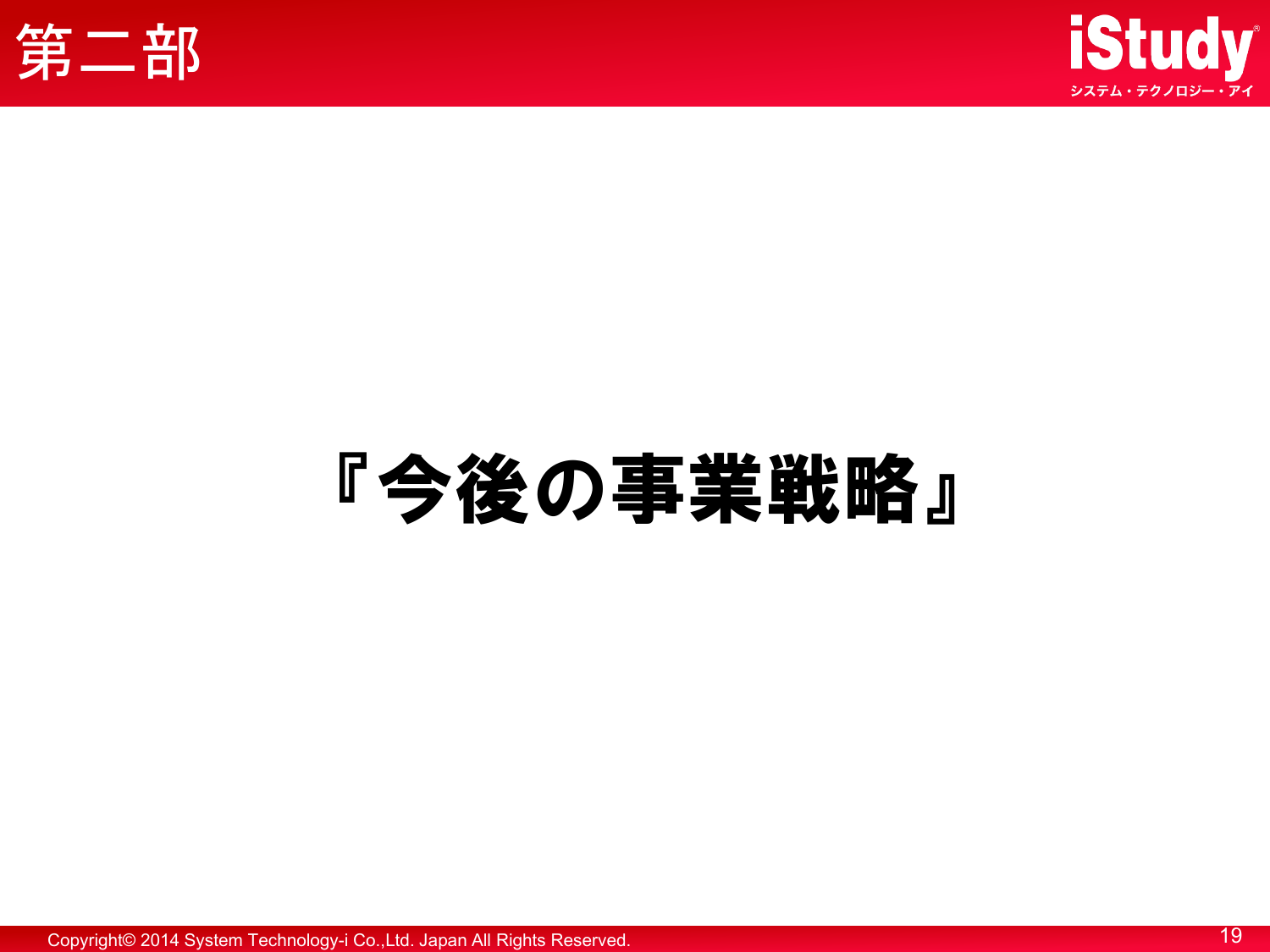

- ■ペーパレスソリューションのさらなる成長 企業内研修環境の横展開**/**企業統合サーバ**(iMS)**の発売
- ■クラウドを中核としたエンタープライズビジネスのさらなる成長 銀行グループの横展開**/**重点業種の展開**(**保険**/**ヘルスケア**)** クラウドサービス事業者との連携**(AWS/Azure/IBM..)**
- ■エンタープライズサポート満足度の向上へ 製品**/**サービス**/**サポート品質の改善 既存ユーザのビジネスグロースへ
- ■グローバルビジネスのチャレンジ ペーパレスソリューションから開始・・**>LMS**へ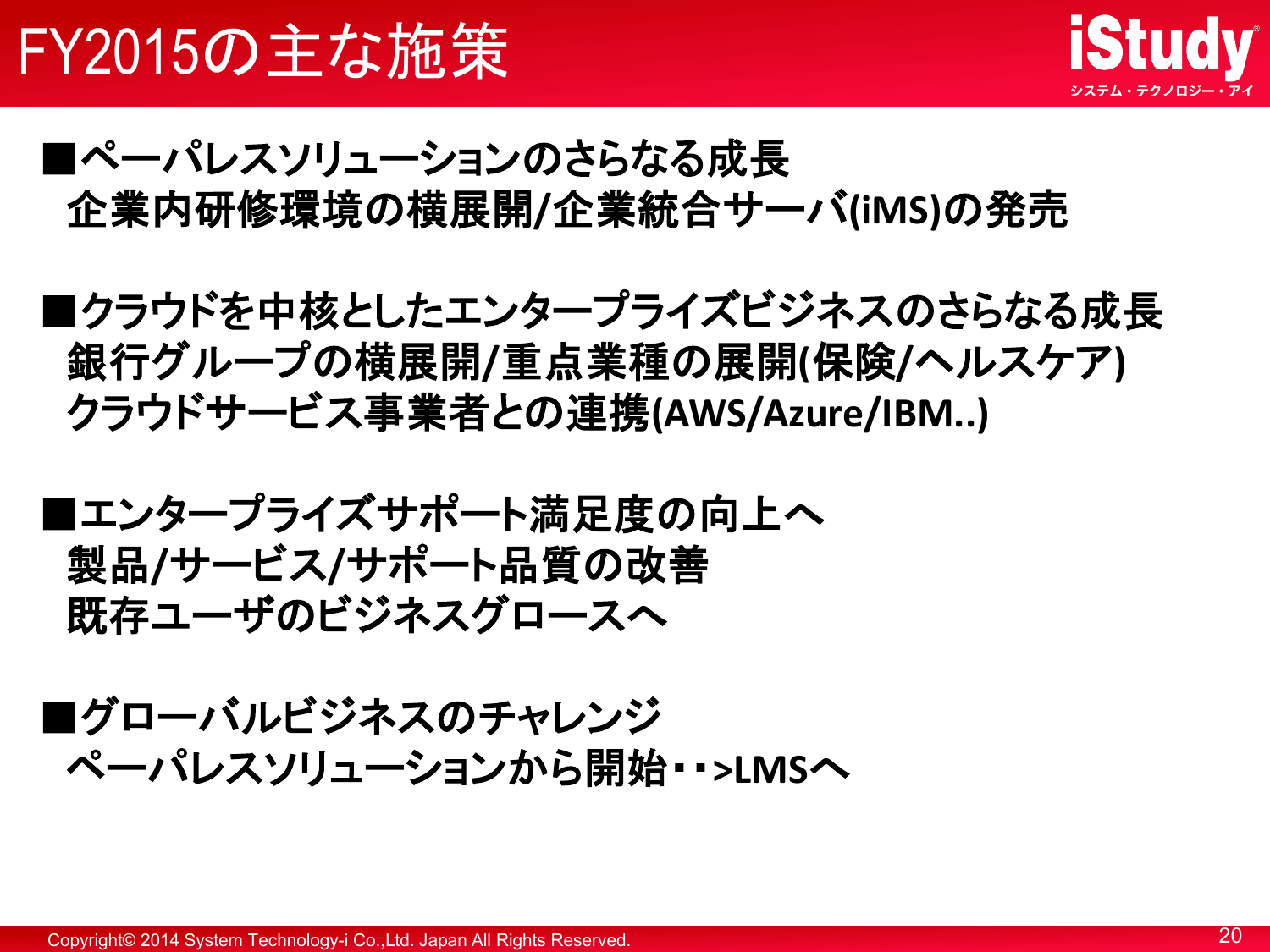#### **iStudy** システム・テクノロジー・アイグループ人と学びの創造 カンパニー システム・テクノロジー・アイ グループ パートナー E-Learning システム・テクノロジー・アイ **LMS Learning** スキルアップ支援 人材育成ソリューション SE H&I 翔泳社 SEプラス 人財ソリューション キャリア支援 派遣**/**紹介 学校の 法人のお客様 ) (個人のお客様 お客様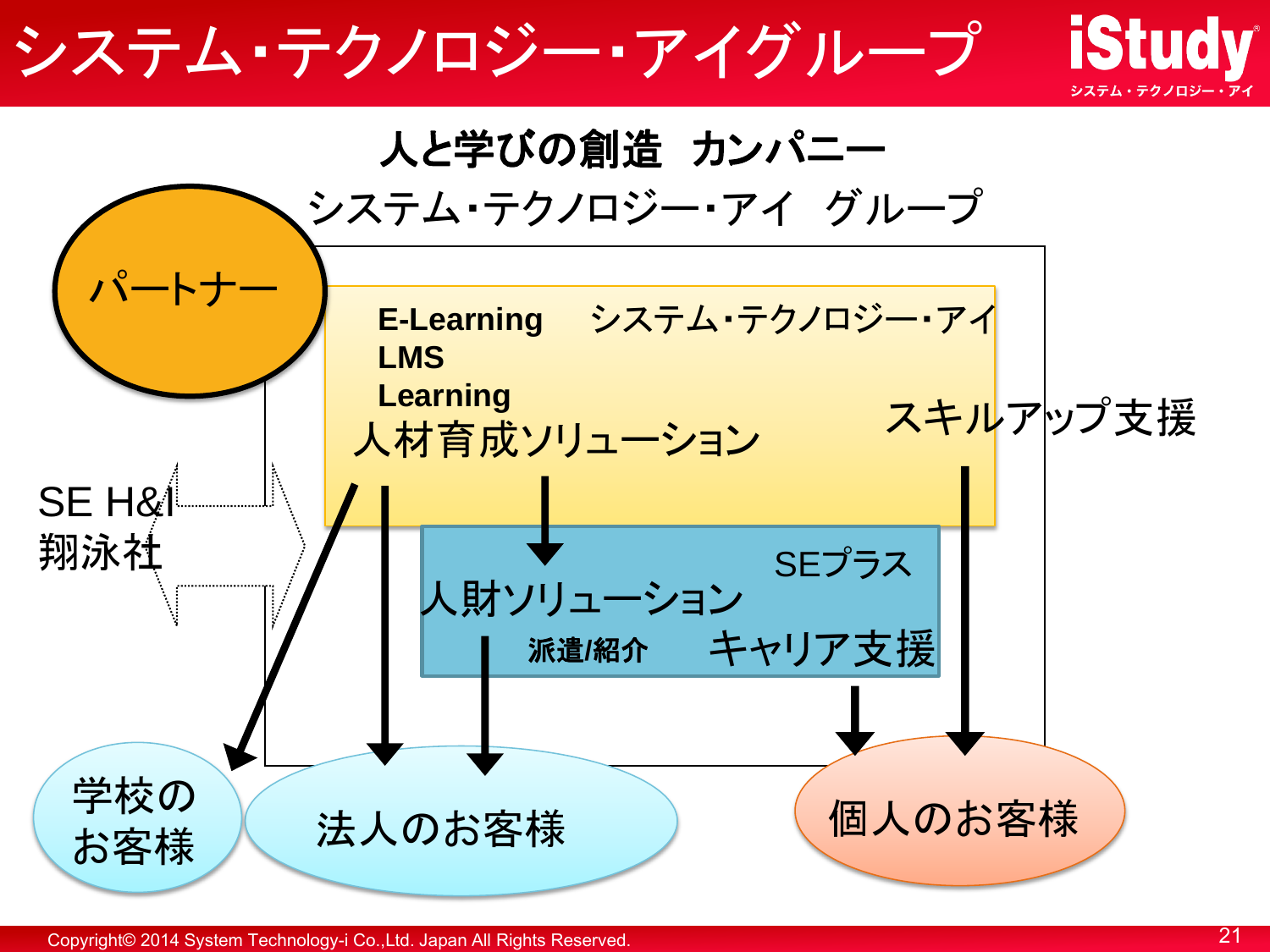## クラウドラーニング®戦略





#### クラウドラーニング®により人材育成のROIの実現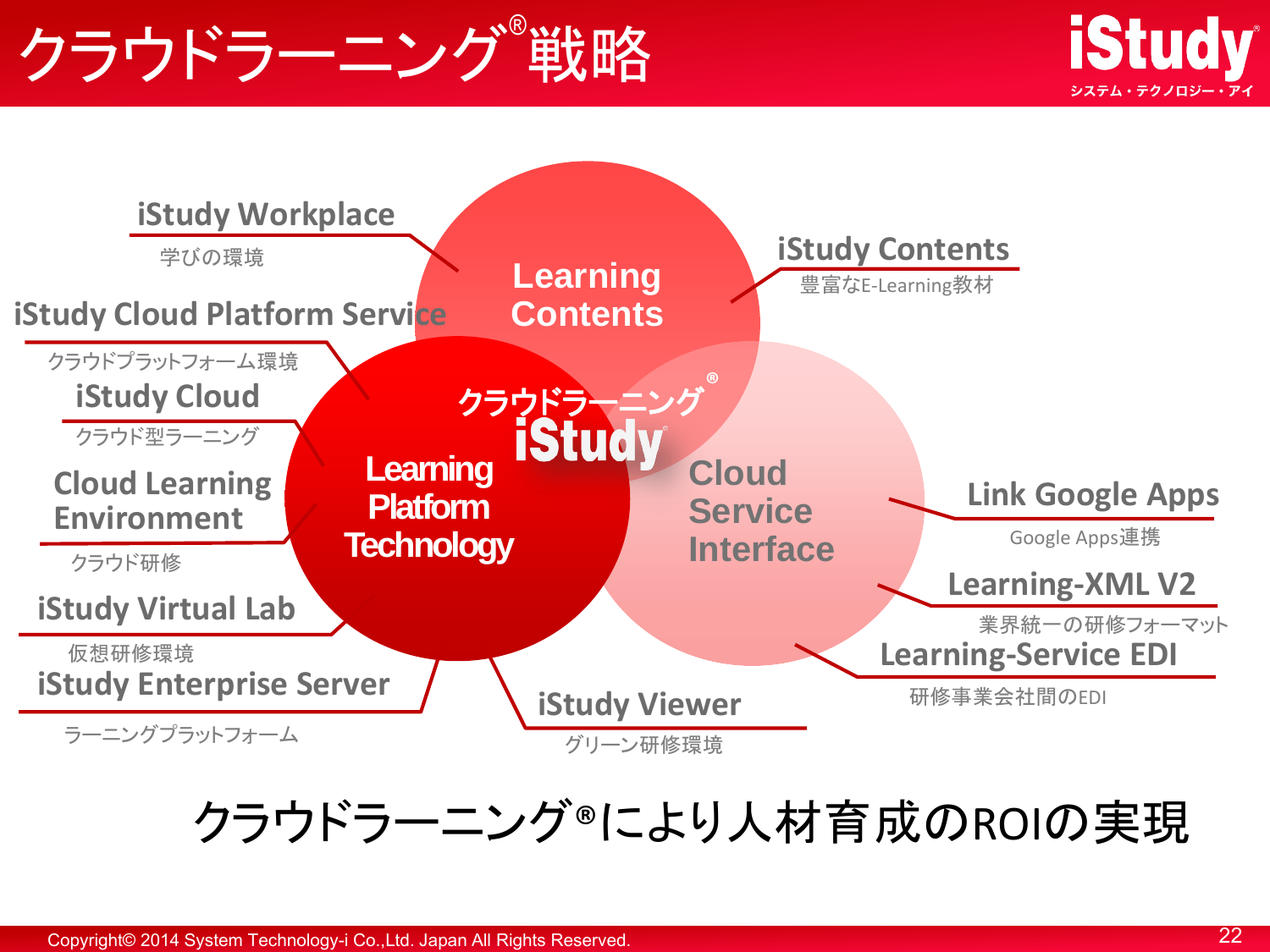### FY2015の業績目標



(百万円)

|    |    | 売上高      |               | 営業利益 経常利益      | 純利益             |
|----|----|----------|---------------|----------------|-----------------|
| 連結 | 通期 | 1,234    | 46            | 41             | 30 <sub>1</sub> |
|    |    | $+15.8%$ | $+3.6%$       | $\Delta$ 4.4%  | $\Delta$ 15.7%  |
| 個別 | 通期 | 720      | 25            | 19             |                 |
|    |    | $+11.2%$ | $\Delta$ 5.5% | $\Delta$ 19.6% | $\Delta$ 22.5%  |

#### ※ 上段:予想値 下段:対前期比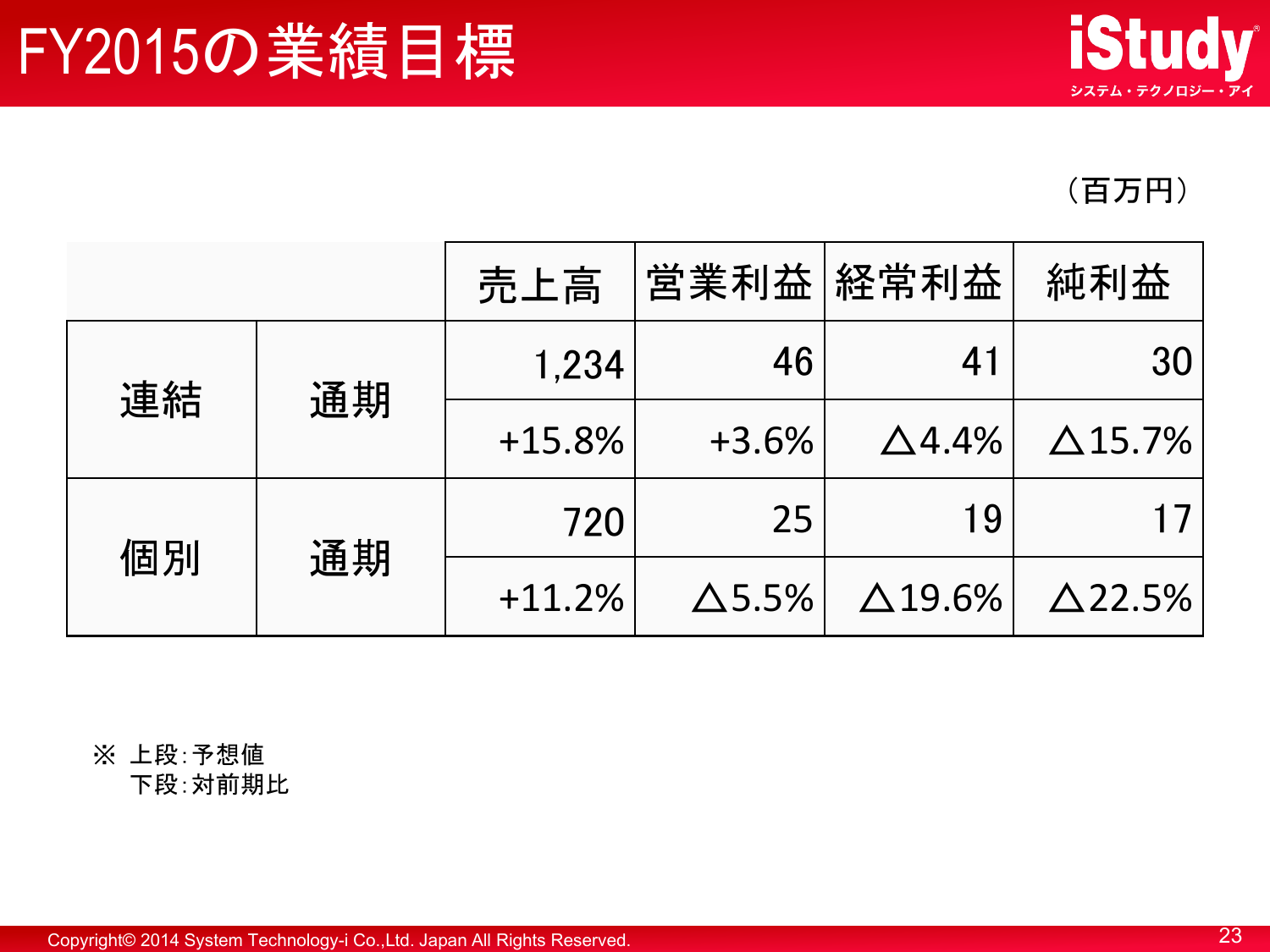



**http://www.iStudy.ne.jp**